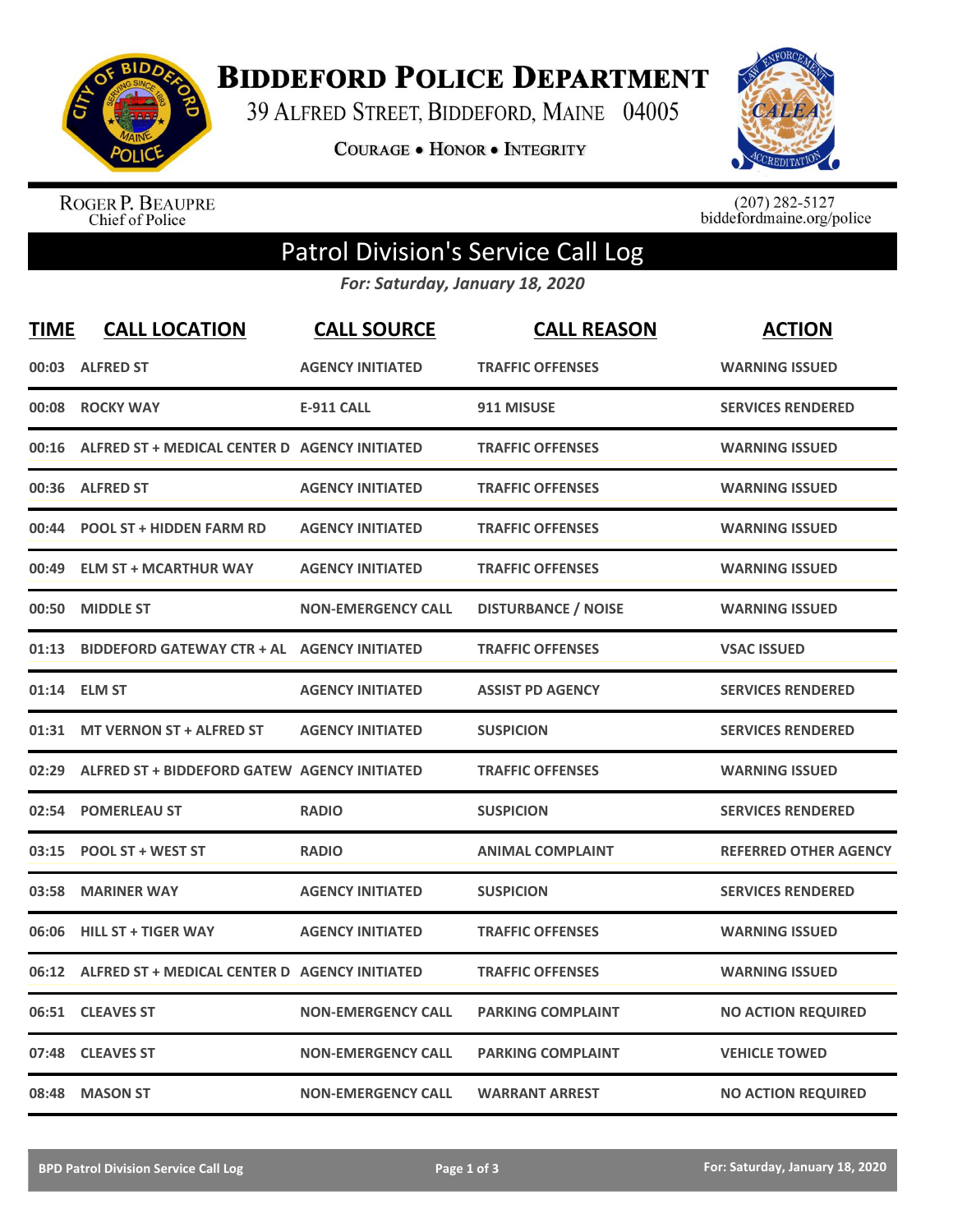| <b>TIME</b> | <b>CALL LOCATION</b>        | <b>CALL SOURCE</b>        | <b>CALL REASON</b>                     | <b>ACTION</b>                |
|-------------|-----------------------------|---------------------------|----------------------------------------|------------------------------|
|             | 09:51 ALFRED ST             | <b>AGENCY INITIATED</b>   | <b>PAPERWORK</b>                       | <b>NEGATIVE CONTACT</b>      |
|             | 09:54 ALFRED ST             | <b>AGENCY INITIATED</b>   | <b>PAPERWORK</b>                       | <b>NEGATIVE CONTACT</b>      |
|             | 09:59 DECARY RD             | <b>AGENCY INITIATED</b>   | <b>ANIMAL COMPLAINT</b>                | <b>SERVICES RENDERED</b>     |
|             | 10:24 JEFFERSON ST          | <b>WALK-IN AT STATION</b> | <b>PARKING COMPLAINT</b>               | <b>SERVICES RENDERED</b>     |
|             | 10:26 ELM ST + SOUTH ST     | <b>E-911 CALL</b>         | 911 MISUSE                             | <b>NEGATIVE CONTACT</b>      |
|             | 10:56 SOUTH ST              | <b>NON-EMERGENCY CALL</b> | <b>CHECK WELFARE</b>                   | <b>SERVICES RENDERED</b>     |
|             | 11:06 SUMMER ST             | <b>NON-EMERGENCY CALL</b> | <b>CIVIL COMPLAINT</b>                 | <b>SERVICES RENDERED</b>     |
|             | 11:06 ALFRED ST             | <b>WALK-IN AT STATION</b> | <b>PARKING COMPLAINT</b>               | <b>PARKING TICKET ISSUED</b> |
| 11:47       | <b>RAYMOND ST</b>           | <b>NON-EMERGENCY CALL</b> | <b>DOMESTIC COMPLAINTS</b>             | <b>REPORT TAKEN</b>          |
|             | 11:50 HILLS BEACH RD        | <b>AGENCY INITIATED</b>   | <b>TRAFFIC OFFENSES</b>                | <b>VSAC ISSUED</b>           |
|             | 11:58 ALFRED ST             | <b>AGENCY INITIATED</b>   | <b>PAPERWORK</b>                       | <b>NEGATIVE CONTACT</b>      |
|             | 11:59 ALFRED ST             | <b>NON-EMERGENCY CALL</b> | <b>COURT ORDERED CHECK IN</b>          | <b>SERVICES RENDERED</b>     |
| 13:36       | <b>MAIN ST</b>              | <b>NON-EMERGENCY CALL</b> | <b>THEFT</b>                           | <b>REPORT TAKEN</b>          |
|             | 13:57 SPRUCE ST             | <b>E-911 CALL</b>         | 911 MISUSE                             | <b>NEGATIVE CONTACT</b>      |
| 14:10       | <b>ELM ST</b>               | <b>NON-EMERGENCY CALL</b> | <b>ARTICLES LOST/FOUND</b>             | <b>SERVICES RENDERED</b>     |
|             | 14:28 MEETINGHOUSE RD       | <b>NON-EMERGENCY CALL</b> | <b>CHECK WELFARE</b>                   | <b>SERVICES RENDERED</b>     |
|             | 15:24 ALFRED ST + SHOPS WAY |                           | NON-EMERGENCY CALL ARTICLES LOST/FOUND | <b>UNABLE TO LOCATE</b>      |
|             | 15:33 SHOPS WAY             | <b>E-911 CALL</b>         | 911 MISUSE                             | <b>SERVICES RENDERED</b>     |
|             | 15:36 SOUTH ST + RIVER RD   | <b>AGENCY INITIATED</b>   | <b>TRAFFIC OFFENSES</b>                | <b>WARNING ISSUED</b>        |
|             | 15:44 HILL ST               | <b>NON-EMERGENCY CALL</b> | <b>JUVENILE OFFENSES</b>               | <b>SERVICES RENDERED</b>     |
|             | <b>15:55 MAIN ST</b>        | <b>AGENCY INITIATED</b>   | <b>TRAFFIC OFFENSES</b>                | <b>VSAC ISSUED</b>           |
|             | <b>16:04 MAINE TPKE</b>     | E-911 CALL                | 911 MISUSE                             | <b>NO ACTION REQUIRED</b>    |
|             | 17:02 ALFRED ST             | <b>AGENCY INITIATED</b>   | <b>TRAFFIC OFFENSES</b>                | <b>WARNING ISSUED</b>        |
|             | 17:54 SOUTH ST              | <b>AGENCY INITIATED</b>   | <b>TRAFFIC OFFENSES</b>                | <b>WARNING ISSUED</b>        |
|             | 17:56 WEST ST + CENTURY DR  | <b>AGENCY INITIATED</b>   | <b>TRAFFIC OFFENSES</b>                | <b>WARNING ISSUED</b>        |
|             | <b>17:58 MAIN ST</b>        | <b>AGENCY INITIATED</b>   | <b>TRESPASSING</b>                     | <b>FIELD INTERVIEW</b>       |